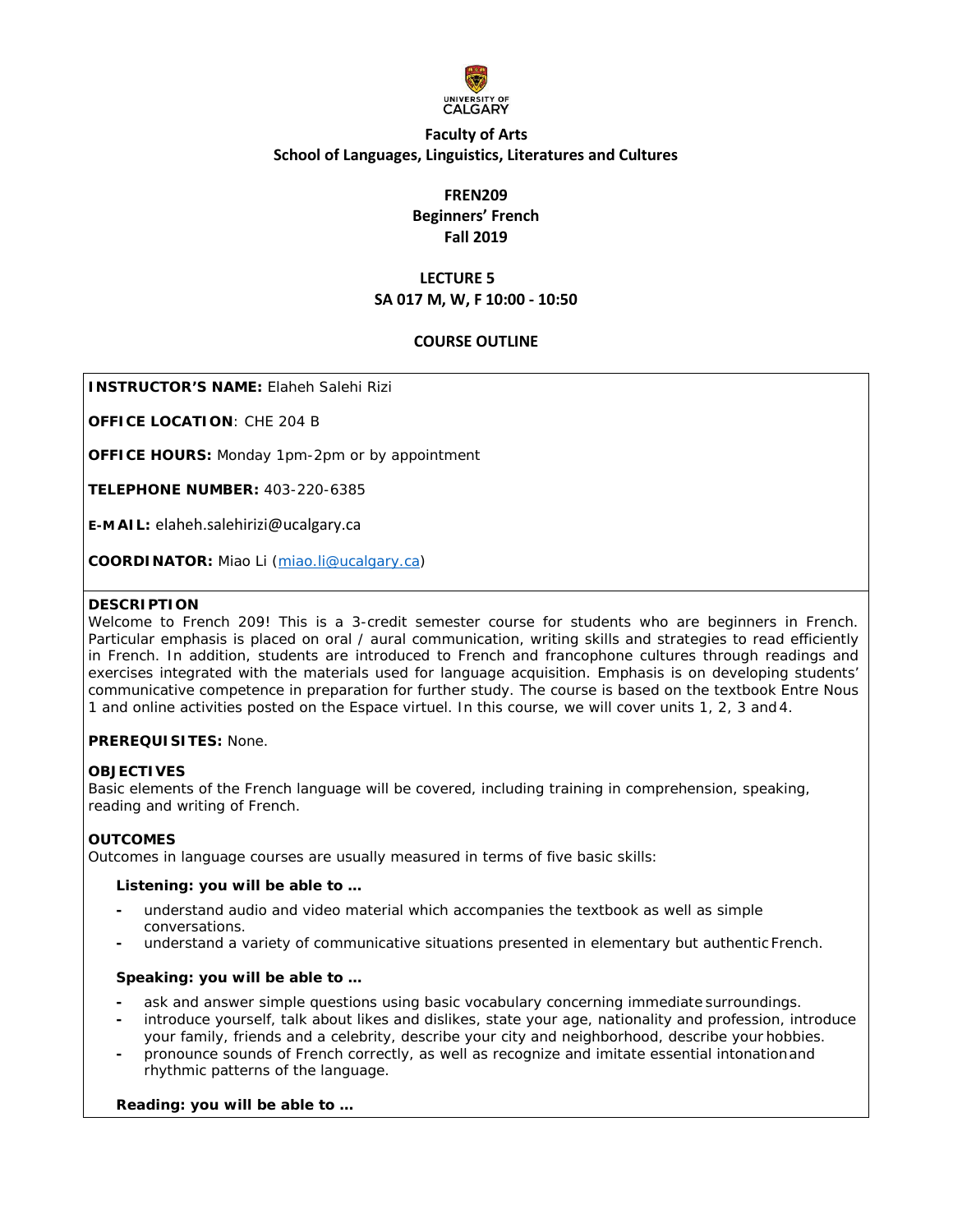

- **-** read authentic French texts (up to 300 words in length) containing vocabulary studied in class aswell as a number of cognates
- **-** understand the main ideas in simple authentic material (brochures, blogs, excerpts from magazines and online articles)
- **-** apply some reading strategies (identifying cognates, scanning, dealing with unfamiliar words, predicting, activating background knowledge).

# **Writing: you will be able to …**

- write simple texts (up to 200 words in length) and give information about yourself, your relatives and your friends, and to narrate events grounded in personal experience.
- **-** Write short compositions accurately using vocabulary, grammatical forms and structures introduced in the course, using the regular -*ER* verbs and some irregular verbs in present tense.

### **Culture: you will be able to …**

**-** differentiate between some sociolinguistic and pragmatic aspects of the language in particular the use of polite / familiar forms and basic formal / informal spoken and written speech patterns appreciate the similarities and the differences between Francophone cultures and your own culture, in terms of behaviour, attitudes and values in contexts such as the family, university studies, work, leisure, food and festivals.

#### **DISTRIBUTION OF GRADES Dictations (2 x 5%) ………………………. 10%**

|                                          | 1 U 7 o |
|------------------------------------------|---------|
| Compositions (2 x 10%)                   | 20%     |
|                                          | 30%     |
| Online quizzes (4 x 5%)                  | 20%     |
| Oral Presentation (lab)                  | 5%      |
| Active Participation (class and lab)  5% |         |
|                                          | $10\%$  |

### **There is no final examination.**

### **GRADING SCALE**

| $A_+ = 100\% - 96\%$ | $B+ = 85\% - 81\%$         | $C_{+}$ = 70%-67%                   | $D_{+} = 57\% - 54\%$ |
|----------------------|----------------------------|-------------------------------------|-----------------------|
| $A = 95\% - 91\%$    | $\mathbf{B} = 80\% - 76\%$ | $C = 66\% - 62\%$ $D = 53\% - 50\%$ |                       |
| $A = 90\% - 86\%$    | $B - 75\% - 71\%$          | $C = 61\% - 58\%$ F = 0%-49%        |                       |

**The official grading system (A=4, B=3, C=2, D=1) will be applied for the calculation of the final mark.**

### **REQUIRED TEXTS**

*Entre nous 1 +* Online Access Code Package, available at the U of C Bookstore

# **RECOMMENDED TEXTS**

Additional learning materials on vocabulary, grammar and pronunciation will be posted regularly on D<sub>2L</sub>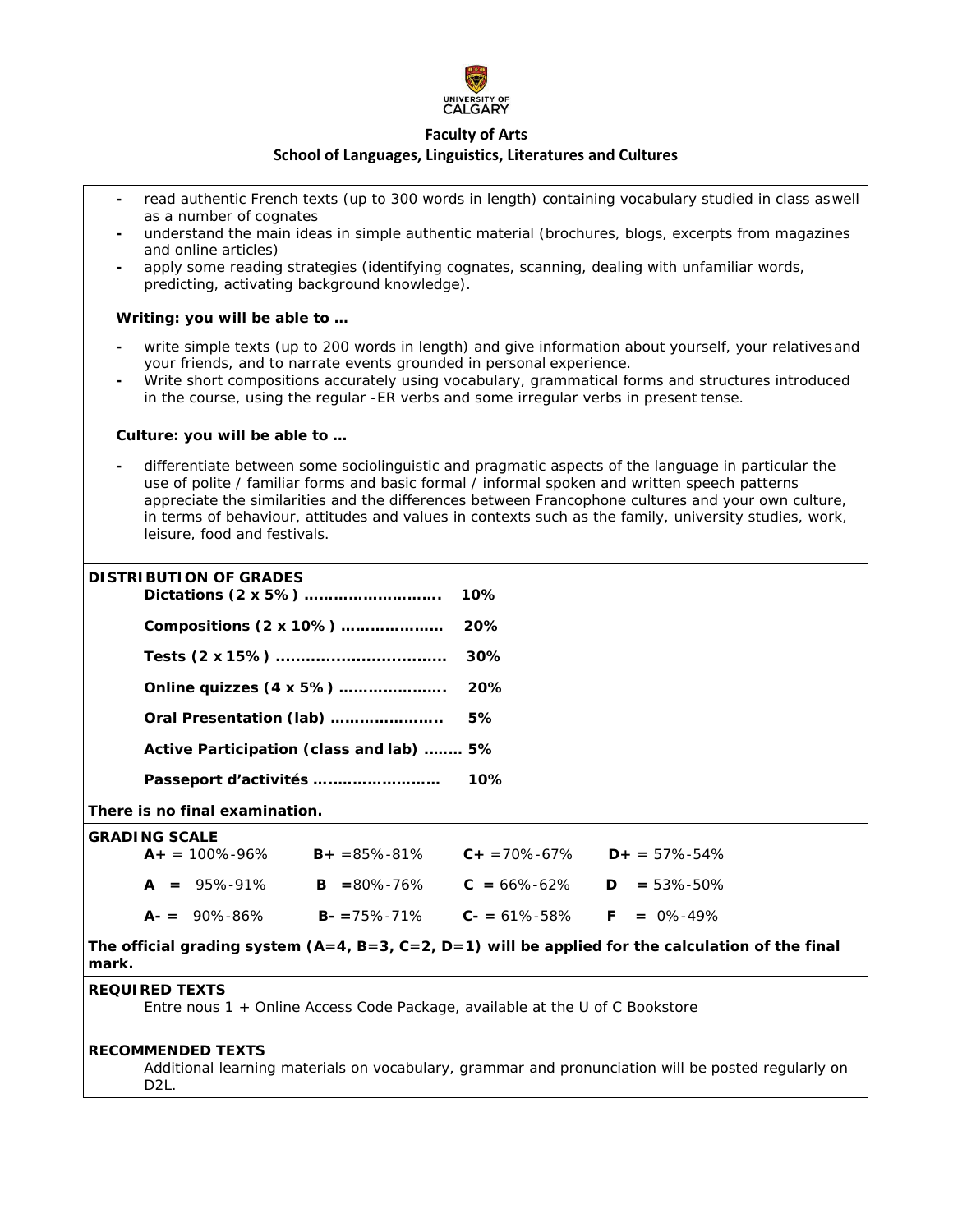

# **COURSE NOTES**

- 1. The information on the course outline posted on D2L and on the SLLLC website is not bindingand can change according to the needs of the class.
- 2. Classroom Etiquette: practicing a foreign language entails taking risks and allowing yourself to be vulnerable in front of other people. You are used to being able to speak at a much more sophisticated level in your native language, so working in French is not always easy. For this reason, it is essential to establish an atmosphere of mutual respect in the classroom. Please be attentive and listen not only to your instructor but also to your classmates when they speak.
- 3. To derive the utmost benefit of instruction, daily attendance is essential. Attending class is extremely beneficial to understand the textbook content written purely in French, to hear and speak French, to interact with others and to receive instant feedback from your instructor and your peers. The instructor should be informed of any reason for prolonged absence.
- 4. Attendance: A student who is absent from a test for legitimate reasons must discuss an alternative course of action with the instructor. The instructor at his or her own discretion may transfer the percentage weight for a test to another test. An instructor will either make this decision on the basis of verbal information provided by the student or require the evidence. Students can choose to submit the evidence they feel best represents their situation, either by providing a Physician / Counsellor statement form to confirm an absence for health reason, or a statutory declaration, which is available to them on campus at no cost. Statutory declaration forms and locations of Commissioners for Oaths, who are required to sign statutory declarations, are available on the Officer of the Registrar website. Missed tests, assignments and examinations with no legitimate reason will be given a grade of F. The instructor will not prepare make-up tests or assignments.
- 5. There is no mid-term examination and no final examination but all tests are cumulative.
- 6. The "Passeport d'activités" consists of **5** communicative activities:
	- These activities are performed in the French Centre (Craigie Hall C 301, open Monday to Friday, 10.00AM-12.00PM and 1.00PM-3.00PM, Phone 220-6706).
	- You may go to the French Centre at any time, on any convenient day.
	- Each activity is approximately 5 minutes long and worth 2% of your final mark.
	- You may do these activities in any order.
	- **One** activity per visit.
	- **One** activity per week.
	- If you missed the first class, please pick-up your "Passeport d'activités" at the French Centre (Craigie Hall C301). Here is how to ask for a passport: "Je voudrais un passeport d'activités s'il vous plaît".
	- Please book a specific time in the booking binder "Réservation" found at the center.
	- If for any reason you need to cancel your passport appointment, you must send an emailto: **[passport@ucalgary.ca.](mailto:passport@ucalgary.ca)**
	- Please give your "Passport" to your instructor on or before **Friday November 29th, 2019.** • Activities:
	- "Free" activity **in French**: spend a minimum of 30 minutes in the French Centre doing an activity in French: homework, reading, participating in a French activity…, and have a monitor stamp your "Passeport d'activités".
	- Reading (*Lecture*): Prepare a 2-minute reading from the textbook (options are listed on D2L and in the Binder at the French Centre) and read it to a monitor.
	- Oral presentation 1: With a partner from your class or your lab, choose **ONE** dialogue from the list provided on D2L, under "Informations générales" -- "Dialogues". Memorize it and perform it to a monitor. Alternatively, you may choose to memorize a French poem or sing a French song, for any of these alternative choices, please have it approved by your instructor.
	- Oral presentation 2: Practice your oral presentation (for the lab Instructor) in front a monitor.
	- Communication: Choose 4 questions in the "Communication" binder in the FrenchCentre, prepare the answers and present them to a monitor.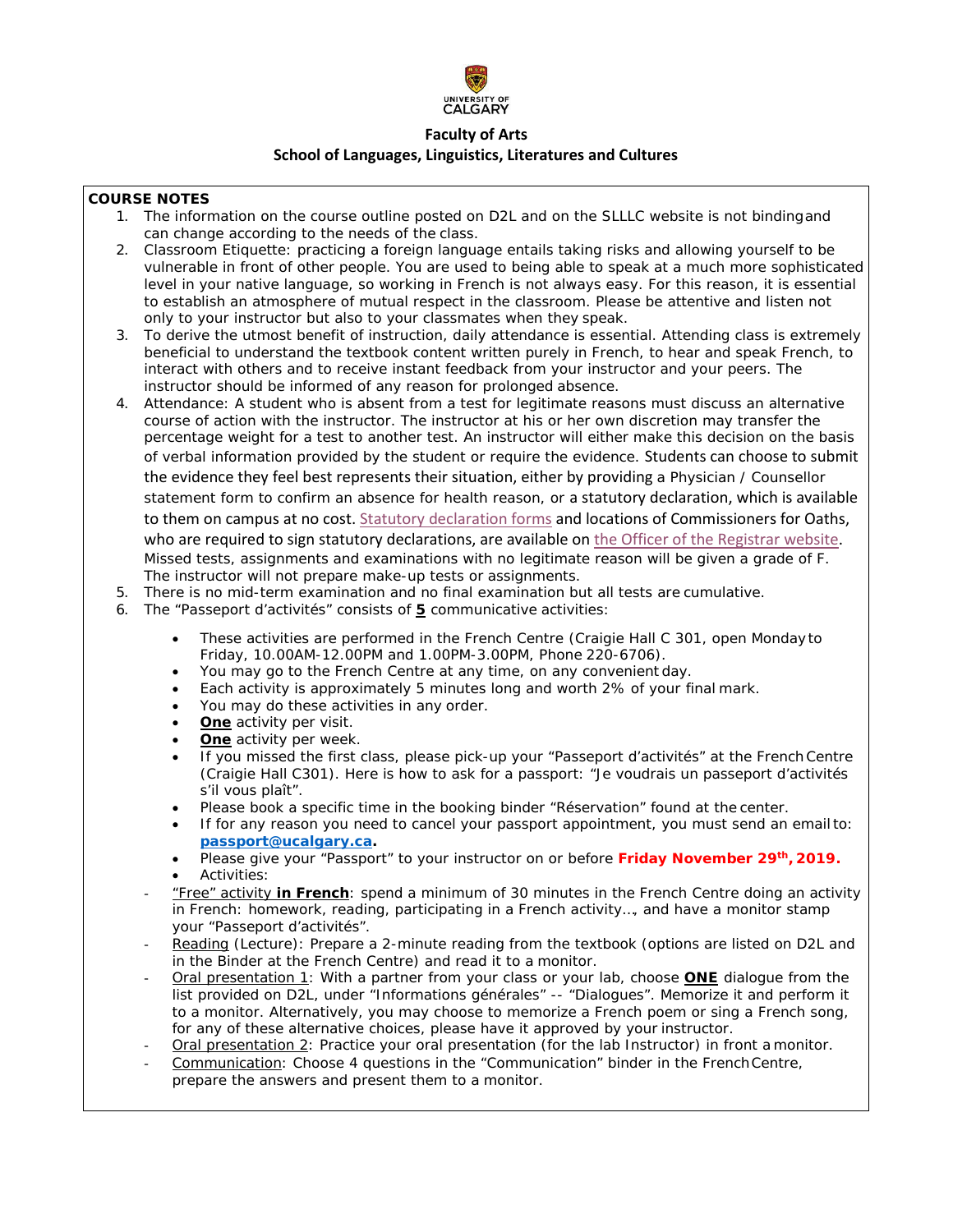

- 7. "Mini-immersion": A French immersion evening designed for Beginners of French will be offeredin the French Centre (CHC 301) and will count for **TWO** "Passport" activities: "Communication" and "Free activity". Date will be posted in the French Centre. To register, please contact Madame Micheline Lee: [michlee@ucalgary.ca](mailto:michlee@ucalgary.ca) or 403-220-7226. Registration fee: \$20.00 for full-time UofC students (General public \$30.00)
- 8. Be on time for classes: Tests, dictations and compositions will start at the beginning of class and will not be repeated for latecomers.
- 9. Labs will start the week of **September 9-13th, 2019**. The labs are an integral part of this course. They are mandatory and attendance will be taken. Oral participation in the labs will be assessed for consideration of the final grade. An oral presentation will be required as an element of the laboratory work. The topic and the rubrics of the oral presentation are posted on D2L. Please bring your textbook to the lab. Written and comprehension exercises will be done in the lab on a regularbasis.
- 10. Students are expected to check the D2L page on a regular basis for announcements, homework, assignments, marks and complementary learning materials.
- 11. Please mute your cell phone during class. Phones, tablets and laptops may be used in class,for French educational purposes ONLY.
- 12. Students are advised to read the excerpt on PLAGIARISM.
- 13. Grading Rubrics (dates of dictations, compositions and tests are posted in the tentative schedule) **1) Dictations**

Dictations are spelling tests. Your instructor prepares a paragraph and reads it to you slowly so you can write every word and punctuation. There is no memorization necessary and there are no questions to answer at the end of the test. Dictations are designed to verify your understanding of sounds, words, phrases, grammar and syntax. When grading dictations, one mark is taken away for each of the following: spelling, verb agreement, adjective agreement, noun agreement, capital letters and all omissions. (Half a mark for accents, hyphens, capital letters and punctuation). Dictations are approximately 100 words long. To prepare for dictations, follow your instructor's advice on the pages to review in the textbook, read chapter vocabulary aloud paying attention to accents and liaisons, spell each new noun with its article, and write down each verb with its conjugation. Each dictation is worth 5%.

# **2) Compositions**

Compositions are paragraph written on a specific topic given by your instructor. They can vary in length: 100 words to 200 words in French 209. Compositions are marked out of 100 points: 50 points are for content (respect of the given topic, appropriate length, creativity, avoidance of repetition, use of vocabulary seen in class) and 50 points are for proper language use (varied vocabulary, conjugations, punctuation, agreements, sentence structure, spelling, prepositions and avoidance of anglicisms). Each composition is worth 10%.

# **3) Oral presentation (in Lab)**

Oral presentations are designed to give you a chance to practice French orally. Topics are posted on D2L with the marking rubrics (content, grammar, syntax, varied vocabulary, pronunciation (including prosody, accentuation, rhythm and liaisons), speech delivery, props, creativity and effort). Your oral presentation will take place in the lab. You will do your oral presentation with a partner, but individual marks will be granted. No reading is allowed. Only index cards with key words may be used. A penalty of -25% will apply to all oral presentations read to the audience. Please print the rubrics posted on D2L and give them to your lab Instructor on the day of your presentation. The oral presentation is worth 5%. Please choose a date and a topic for your oral presentation **the second week of classes during your lab**. If you experience speech anxiety, you may choose to submit your presentation in the video form, same criteria mentioned above will be applied. Please talk to both your lecture and lab instructors by **September 20th** for this arrangement.

# **4) Tests**

Tests are based on unit material and are divided into several sections. They may include listening comprehension, reading comprehension, composition, grammar questions, vocabulary questions,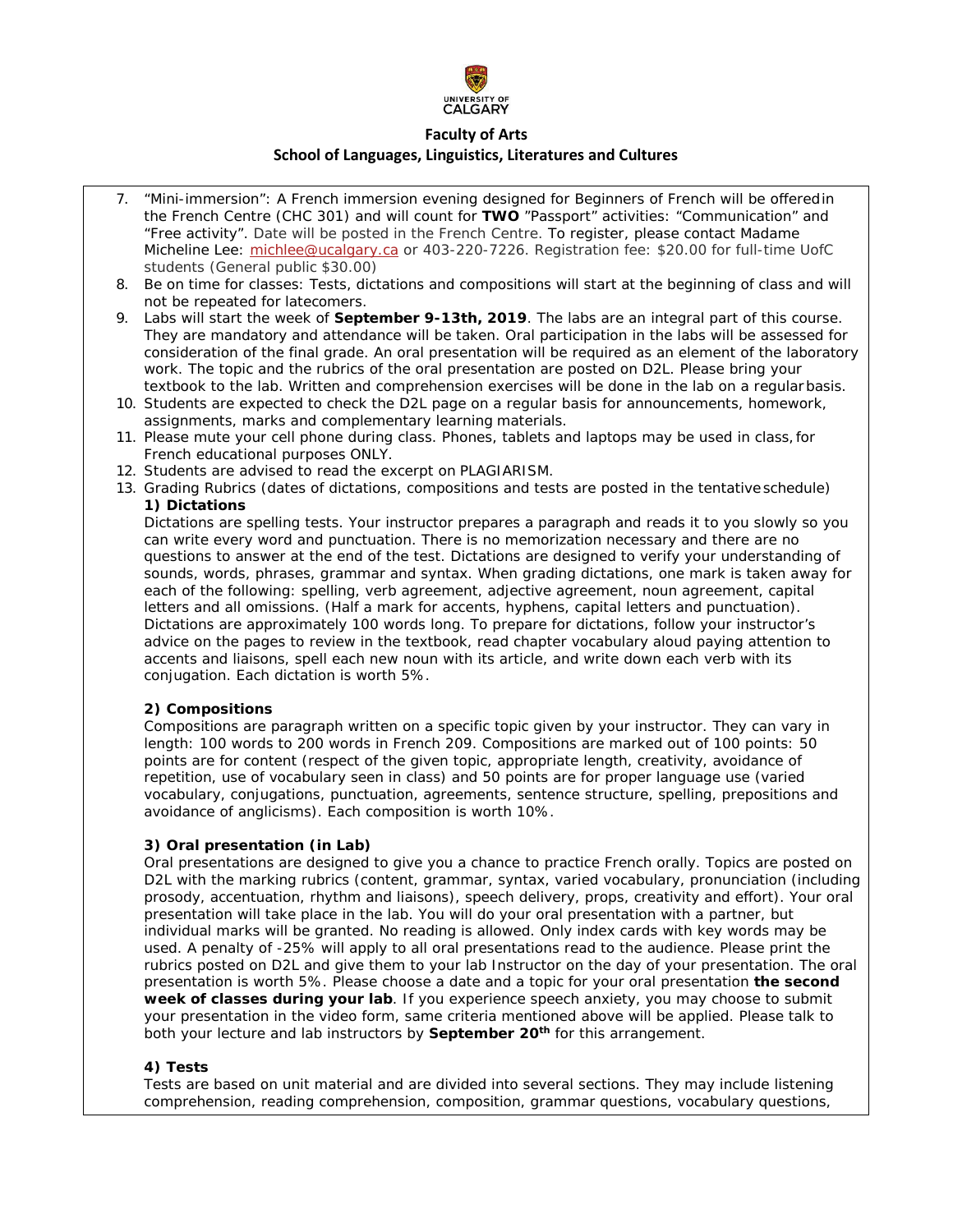

# **Faculty of Arts**

### **School of Languages, Linguistics, Literatures and Cultures**

transformations... Each section is presented with detailed instructions as well as the mark value and the weight. A few days before each test, your Instructor will post the format of the test on D2L or send it through email to all students. Each test is worth 15% of the final mark.

### **5) Online Quizzes**

There are four (4) online quizzes posted on D2L and available immediately and until **December 8th, 2019, 11:55PM**. Each quiz corresponds to one of the 4 units covered during the semester (*Entre Nous 1* Units 1, 2, 3 and 4) and consists of 80 self-correcting questions. Use your book, answer all questions and submit your quiz. Your grade will appear immediately but you will not see your answers. If you want to see your quizzes, make an appointment with your Instructor. To access the 4 quizzes, enter D2L French 209, click on "Assessments" --- "Quizzes" ---- "Start Quiz". You are allowed unlimited attempts for all 4 quizzes.

Your highest grade will count.

There is no time restriction to do the quizzes.

You will respond to 80 questions randomly drawn.

You may start the quiz, save all your responses, stop it and resume it later.

There are 3 kinds of questions: Fill in the Blanks, Multiple choice, and True/False.

You will need to access the *Espace Virtuel* to complete the "Comprehension" questions.

If your computer is not equipped with French accents and cedilla, you will be able to cut and paste them from the top of the quiz page.

Precise spelling is required.

You will see all questions on the same page.

You may go back to any question and make changes until you submit your quiz.

First submission of **quiz 1** is due on **Friday Sept 27, 2019** at 11:55 PM.

First submission of **quiz 2** is due on **Friday Oct 18, 2019** at 11:55 PM.

First submission of **quiz 3** is due on **Friday Nov 15, 2019** at 11:55 PM.

First submission of **quiz 4** is due on **Sunday Dec 8, 2019** at 11:55 PM.

All 4 quizzes may be redone until **December 8, 2019, 11:55 PM**.

Submitting your quizzes on time is part of your participation mark.

### **6) Laboratory**

Active participation in lab and class is worth 5% of your final mark. Attendance is crucial. You need to come prepared for class and exercises must be done in advance. Grading rubrics for oral participation are posted on D2L.

- 14. How to enhance your French class?
	- Go to the French Centre on a regular basis. The French Centre is a drop-in centre with French monitors hired to help you with your French. It is located in Craigie Hall C301 and is open Monday to Friday, 10.00AM to 3.00PM. The French Centre organizes all kinds of activities for students of French, please participate! You can borrow magazines, books and movies in French, eat your lunch, attend the "Café Croissant" the first Wednesday of each month, play a game in French or review material covered in class. This is a fun place to be. Go with a friend!
	- Use the *Espace Virtuel* regularly to review vocabulary and do online exercises. Your code to access the *Espace Virtuel* is included in your *Entre Nous package.*
	- Use to following website for extra online exercises: [http://ucalgary.ca/repsit/exercices-de](http://ucalgary.ca/repsit/exercices-de-)langue/

### **ACADEMIC MISCONDUCT**

1. **Plagiarism** is a serious offence, the penalty for which is an F on the assignment and possibly also an F in the course, academic probation, or requirement to withdraw. Plagiarism exists when: a) the work submitted or presented was done, in whole or in part, by an individual other than the one submitting or presenting the work (this includes having another impersonate the student or otherwise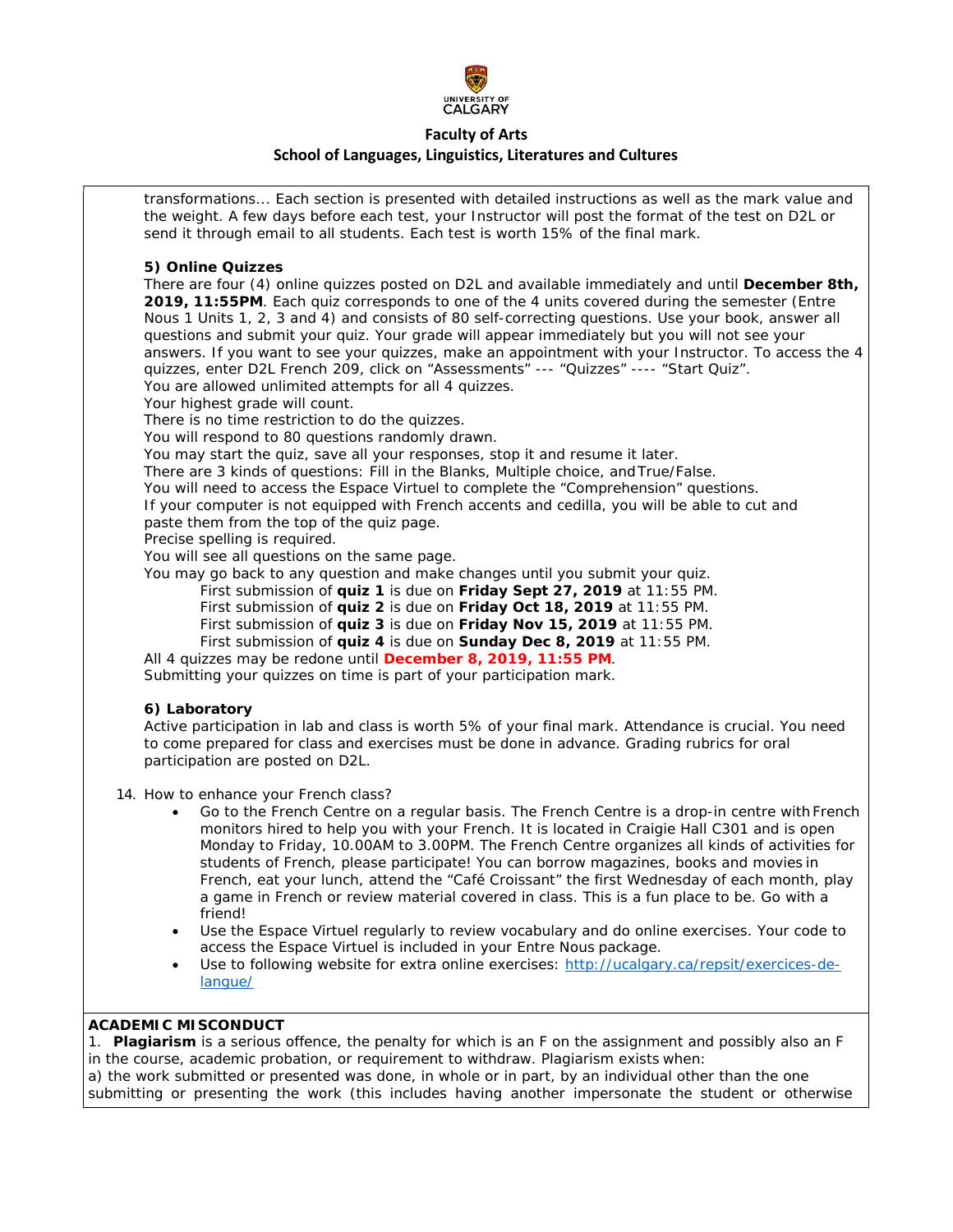

substituting the work of another for one's own in an examination or test);

b) parts of the work are taken from another source without reference to the original author;

c) the whole work (e.g., an essay) is copied from another source, and/or

d) a student submits or presents work in one course which has also been submitted in another course (although it may be completely original with that student) without the knowledge of or prior agreement of the instructor involved.

While it is recognized that scholarly work often involves reference to the ideas, data and conclusions of other scholars, intellectual honesty requires that such references be explicitly and clearly noted."

Plagiarism occurs not only when direct quotations are taken from a source without specific acknowledgement but also when original ideas or data from the source are not acknowledged. A bibliography is insufficient to establish which portions of the student's work are taken from external sources; footnotes or other recognized forms of citation must be used for this purpose.

2. **Cheating** at tests or examinations includes but is not limited to dishonest or attempted dishonest conduct such as speaking to other candidates or communicating with them under any circumstances whatsoever; bringing into the examination room any textbook, notebook, memorandum, other written material or mechanical or electronic device not authorized by the examiner; writing an examination or part of it, or consulting any person or materials outside the confines of the examination room without permission to do so, or leaving answer papers exposed to view, or persistent attempts to read other students' examination papers.

3. **Other academic misconduct** includes, but is not limited to, tampering or attempts to tamper with examination scripts, class work, grades and/or class records; failure to abide by directions by an instructor regarding the individuality of work handed in; the acquisition, attempted acquisition, possession, and/or distribution of examination materials or information not authorized by the instructor; the impersonation of another student in an examination or other class assignment; the falsification or fabrication of clinical or laboratory reports; the non-authorized tape recording of lectures.

4. Any student who voluntarily and consciously aids another student in the commission of one of these offences is also guilty of academic misconduct.

# **COPYRIGHT LEGISLATION**

All students are required to read the University of Calgary policy on Acceptable Use of Material Protected by Copyright (https[://www.ucalgary.ca/policies/files/policies/acceptable-use-of-material-protected-by](http://www.ucalgary.ca/policies/files/policies/acceptable-use-of-material-protected-by-)copyright.pdf) and requirements of the copyright act (https://laws-lois.justice.gc.ca/eng/acts/C-42/index.html) to ensure they are aware of the consequences of unauthorised sharing of course materials (including instructor notes, electronic versions of textbooks etc.). Students who use material protected by copyright in violation of this policy may be disciplined under the Non-Academic Misconduct Policy.

# **FREEDOM OF INFORMATION AND PRIVACY (FOIP) ACT**

Graded assignments will be retained by the Department for three months and subsequently sent for confidential shredding. Final examinations will be kept for one calendar year and subsequently sent for confidential shredding. Said material is exclusively available to the student and to the department staff requiring to examine it. Please see https:/[/www.ucalgary.ca/legalservices/foip](http://www.ucalgary.ca/legalservices/foip) for complete information on the disclosure of personal records.

### **ACADEMIC ACCOMMODATIONS**

It is the student's responsibility to request academic accommodations according to the University policies and procedures listed below. The student accommodation policy can be found at: https:/[/www.ucalgary.ca/access/accommodations/policy.](http://www.ucalgary.ca/access/accommodations/policy)

Students needing an Accommodation because of a Disability or medical condition should communicate this need to Student Accessibility Services in accordance with the Procedure for Accommodations for Students with Disabilities (https:/[/www.ucalgary.ca/policies/files/policies/procedure-for-accommodations-for](http://www.ucalgary.ca/policies/files/policies/procedure-for-accommodations-for-)students-with-disabilities.pdf.